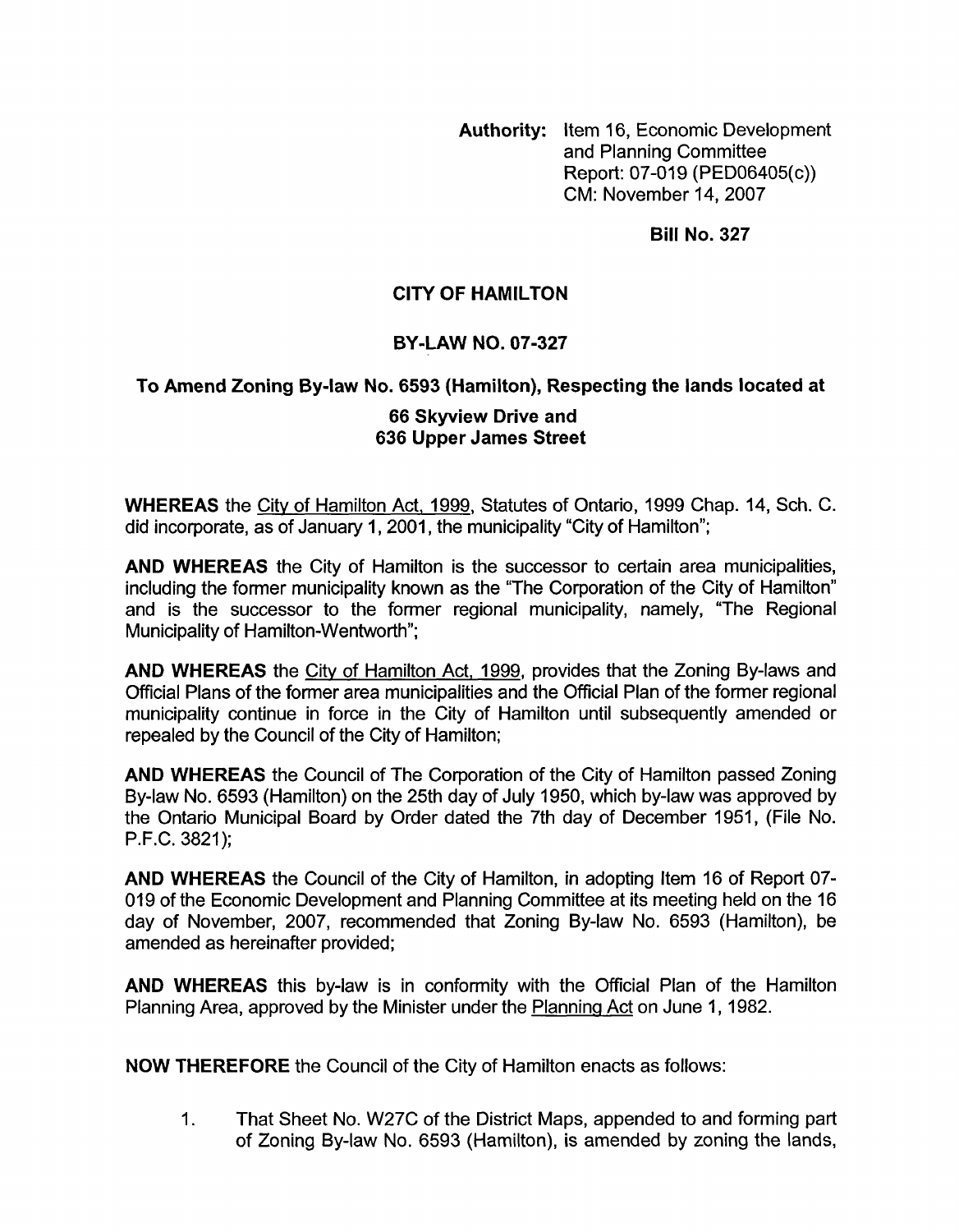### **Bylaw respecting 66 Skyview Drive and 636 Upper James Street Page 2 of 4**

known as 66 Skyview Drive, the extent and boundaries of which are shown on a plan hereto annexed as Schedule "A", to the "C" (Urban Protected Residential, etc.) District.

- 2. That Sheet No. W7 of the District Maps, appended to and forming part of Zoning By-law No. 6593 (Hamilton), is amended by zoning the lands, known as 636 Upper James Street, the extent and boundaries of which are shown on a plan hereto annexed as Schedule "Al", to the "H" (Community Shopping and Commercial, etc.) District.
- 3. That the Clerk is hereby authorized and directed to proceed with the giving of notice of the passing of this by-law, in accordance with the Planning Act.

**PASSED and ENACTED** this **14'h** day of November, 2007.

Fred Eisenberger

evin C. Christenson Mayor City Clerk

CI-07-L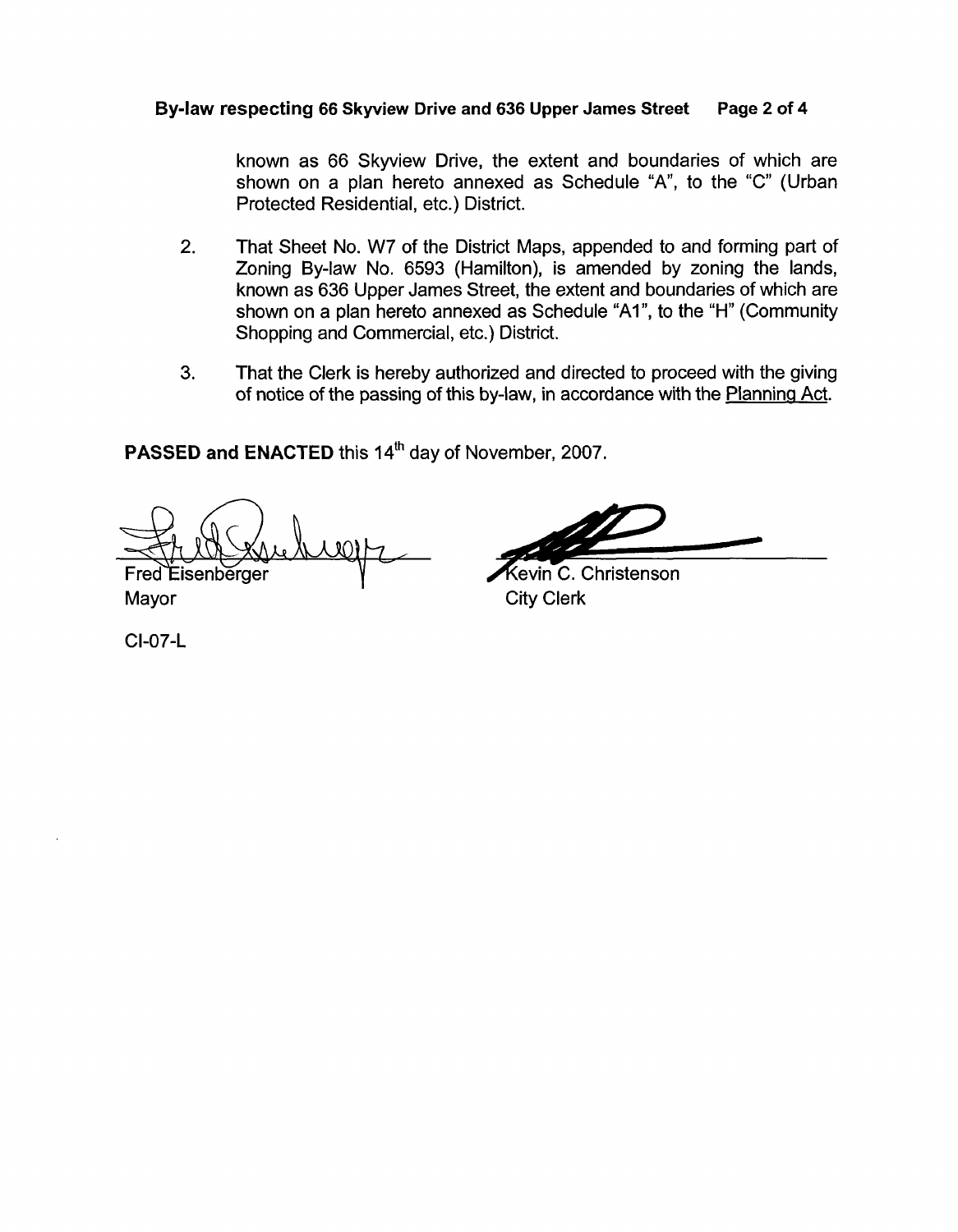